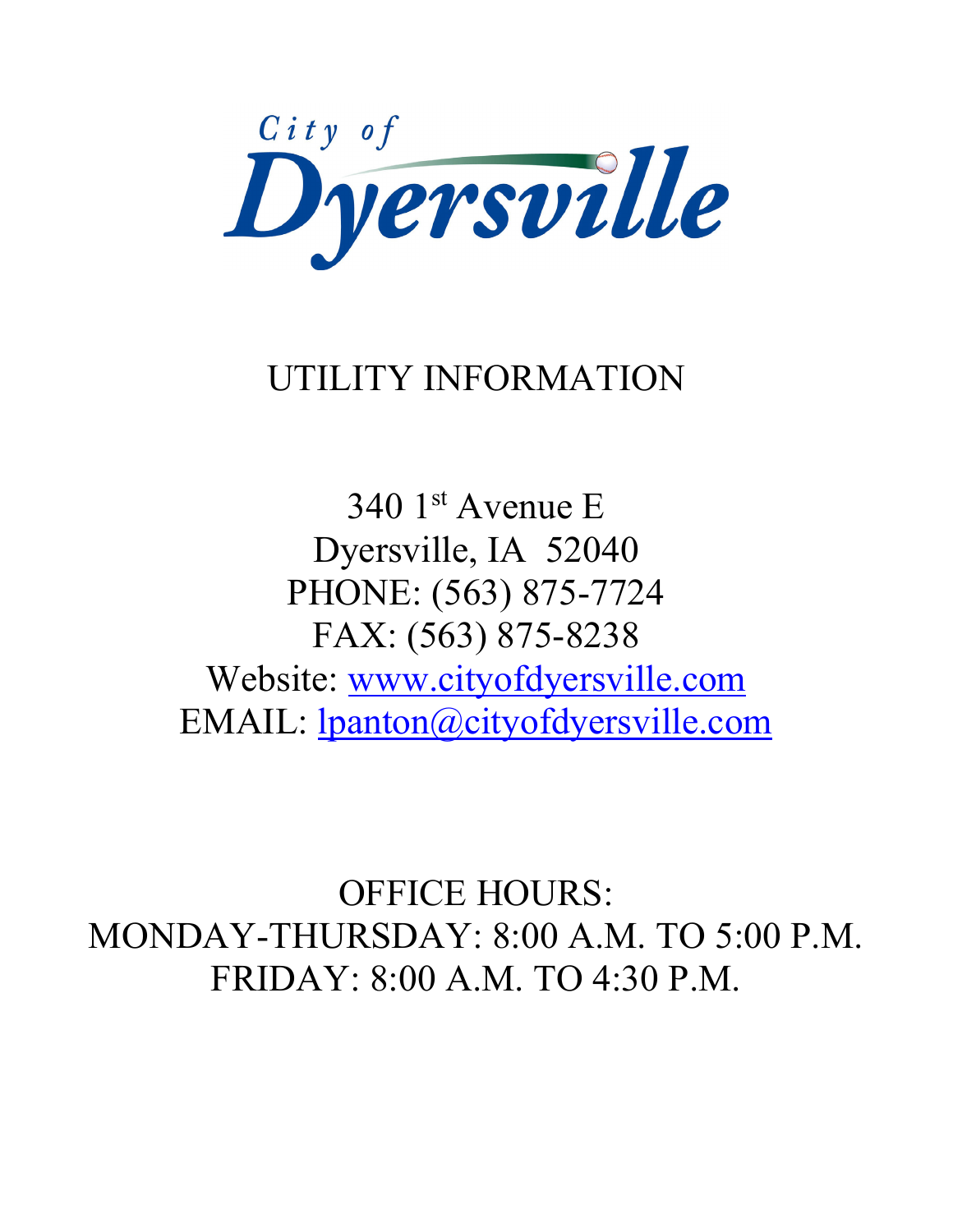#### WELCOME!

Welcome to the City of Dyersville. As a new utility customer, you can expect the highest quality water/sewer management service. This pamphlet includes information about the services we provide and your utility bill.

#### APPLICATION FOR SERVICE

Each customer is required to complete an Application for Utility Services (water, sewer and solid waste). This can be done at City Hall or directly from our website at www.cityofdyersville.com. Personal identification will be needed. This form can also be downloaded from our website at www.cityofdyersville.com. All individuals renting property are required to pay a \$150.00 Tenant Deposit prior to the start of service. Tenants can pay the deposit at City Hall during business hours. Deposits remain on account until the account is closed due to tenant purchasing property or moving out of town. At the time the account is closed the deposit will be applied to the final balance and if applicable, the difference is refunded. Deposits are transferred if the tenant moves to another rental property.

#### DISCONTINUING SERVICE

When you wish to close your account, please contact City Hall at least 3days in advance. Your meter will be read, and a final bill processed and mailed to your new location. You will be responsible for all services until we receive notification from you to discontinue service.

#### SERVICES AND RATES

#### **Water:**

The water portion of your bill is calculated by applying the current water rate (\$6.10 per 1000 gallons) to the actual gallons of water used. There is a base charge (\$6.44 for 5/8" meter) for water service on each bill. The base charge is dependant on the size of your water meter. Most residential units have a  $5/8$ " meter.

#### **Sewer:**

The sewer portion of your bill is calculated by applying the current sewer rate (\$9.10 per 1000 gallons) to the actual gallons of water used. There is a base charge (\$8.27 for 5/8" meter) for sewer service on each bill. The base charge is dependant on the size of your water meter. Most residential units have a 5/8" meter.

#### **Solid Waste:**

The City contracts Bi-County Disposal for residential solid waste/recycling pick up. The charge for residential solid waste service is \$16.25 per month. Solid Waste & Recycling is collected weekly. Residents in the NW, SW, W and some NE areas of Dyersville have collections on Tuesday. Residents in the SE, East, Hwy 136 and some NE areas of Dyersville have collections on Friday. If a holiday falls on Tuesday, the collection day will be the Saturday before. If a holiday falls on Friday, the collection day will be delayed one day to Saturday. For problems or questions regarding your service you can contact Bi- County Disposal at 563-875-9076. Additional garbage and recycling information is listed later in this brochure. We also have a compost site located on 23<sup>rd</sup> Avenue SE near our wastewater treatment facility. Residents may drop off grass clippings, bushes, trees and branches. The compost created is available to residents of Dyersville at no cost.

#### **SRF Debt:**

Each metered customer also pays a State Revolving Fund Fee to help cover the water and sewer revenue debt based on the amount of water used. For water the rate is \$0.58 per 1000 gallons and sewer is \$2.66 per 1000 gallons.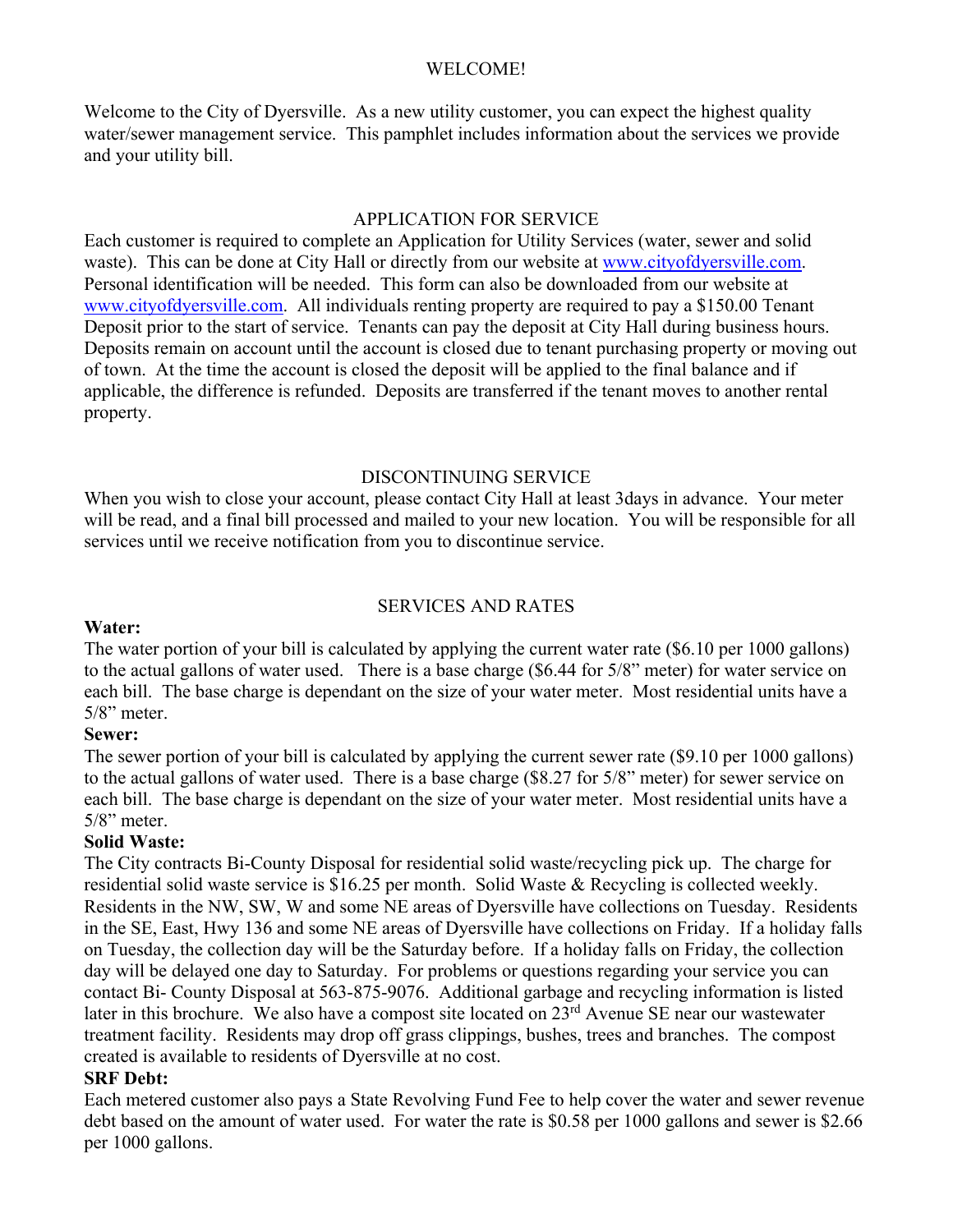### THE UTILITY BILL

Utility bills are issued the  $1<sup>st</sup>$  of each month with payment due on the  $20<sup>th</sup>$ . Your bill is based on actual meter readings taken every month. If a reading cannot be obtained from your meter, the City will contact you to set an appointment to correct the problem. If we are unable to get an actual reading, your consumption will be estimated. Your meter reading will be used to calculate your monthly bill. Your utility bill will itemize your charges for water, sewer and solid waste.

If you have more than one property and receive multiple bills, the City offers statement billing which consolidates your accounts onto one statement. If you wish to be set up on statement billing or would like more information on this option, please contact City Hall.

The city water and sewer rates are set by the City Council. The garbage rates are also set by the City Council based on our contracted service agreement. The rates listed are subject to change.

### THE WATER METER

The meter is a brass device that measures the amount of water flowing through the water line. The meter is usually located in the basement or utility room where the water line enters the building. The meter is read like an odometer on your car, from left to right. On the standard meter you must include the zero with the black background to get your actual reading. To read a digital meter, you will need to aim a light source to the face of the meter. You will get numbers that flash across the face. The meter will read into the hundredths, therefore be sure to note the 2 decimal places on your reading. To confirm the accuracy of the meter reading, look at your latest bill with actual reading and check the reading. Compare that reading with the reading you obtain from your meter. If your reading is the same or greater than the reading noted on your bill; the reading on the bill is accurate. The City reads the meter via a radio transmission signal.

#### PAYMENT

Utility bills need to be paid in full by the due date  $(20<sup>th</sup>$  of the month). You can pay your bill with check, cash, or credit card (processing fee will be applied). The payment can be mailed, put in our drop box located just outside the front doors of Memorial Building (available 24 hours) or delivered in person during business hours. Please include the bottom portion of your bill with your payment. If you feel there is an error in your bill, please contact City Hall immediately.

The City also offers automatic bank withdrawal for payment of your utility bill. The payment can be taken from either a checking or savings account. There is no additional charge for this service. You will continue to receive your monthly bill stating the amount that will be withdrawn from your account on the 20th of the month. Please stop by City Hall to complete our form or complete the online form at www.cityofdyersville.com.

If payments are not received by the due date, charges are applied, and notifications are sent requesting payment within 12 days. If the payment is not received after this date, the City will apply a \$25 fee and issue a Disconnect Notice. If payment is not received by the date on the Disconnect Notice your water service will be disconnected and a fee of \$50 will be applied.